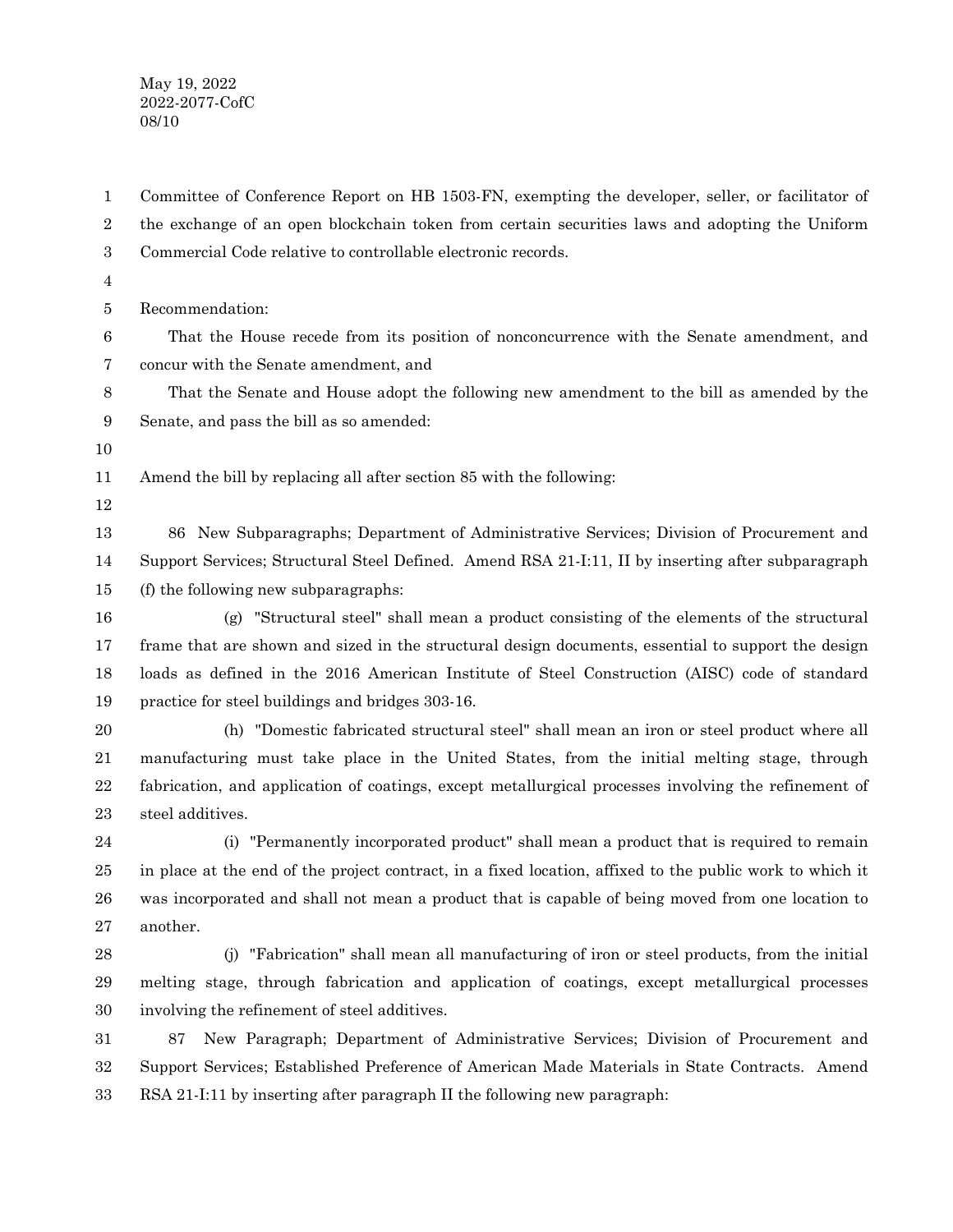## **Committee of Conference Report on HB 1503-FN - Page 2 -**

III.(a) Notwithstanding any law to the contrary relating to procurement and to the extent permitted by federal law, any contract for construction, reconstruction, alteration, repair, improvement, or maintenance of a public building or public works with the state as a party shall contain a provision that for the permanently incorporated iron, structural steel, and fabricated structural steel used or supplied in the performance of the contract or any subcontract, strong consideration and preference shall be given for iron or steel fabricated in the United States. If the competitive bidding process results in all qualifying factors being equal, the contract shall be awarded to the contractor offering steel fabricated in the United States. In instances where qualifying factors are equal, absent of low price, and using domesticated structural steel, the state may reserve the option to purchase steel fabricated in the United States. 34 35 36 37 38 39 40 41 42 43

(b) If a court or federal or state agency has determined that any person intentionally affixed a "Made in America" label to structural steel under this paragraph that was not made in the United States or otherwise falsely represented that structural steel under this paragraph was produced in the United States, the department of administrative services shall withhold contract payment until the structural steel can be replaced, or the noncompliance of this paragraph is otherwise remedied. Failure to comply with and/or produce a satisfactory remedy to the state may result in debarment proceedings under RSA 21-I:11-c, III. 44 45 46 47 48 49 50

(c) If any provision of this paragraph or application thereof is held to be invalid or in conflict with any applicable laws, this invalidity or conflict shall not affect the other provisions or applications which shall be given affect without the invalid provisions or applications, and to this end, the provisions and applications of this paragraph are severable. 51 52 53 54

88 Effective Date. This act shall take effect January 1, 2023. 55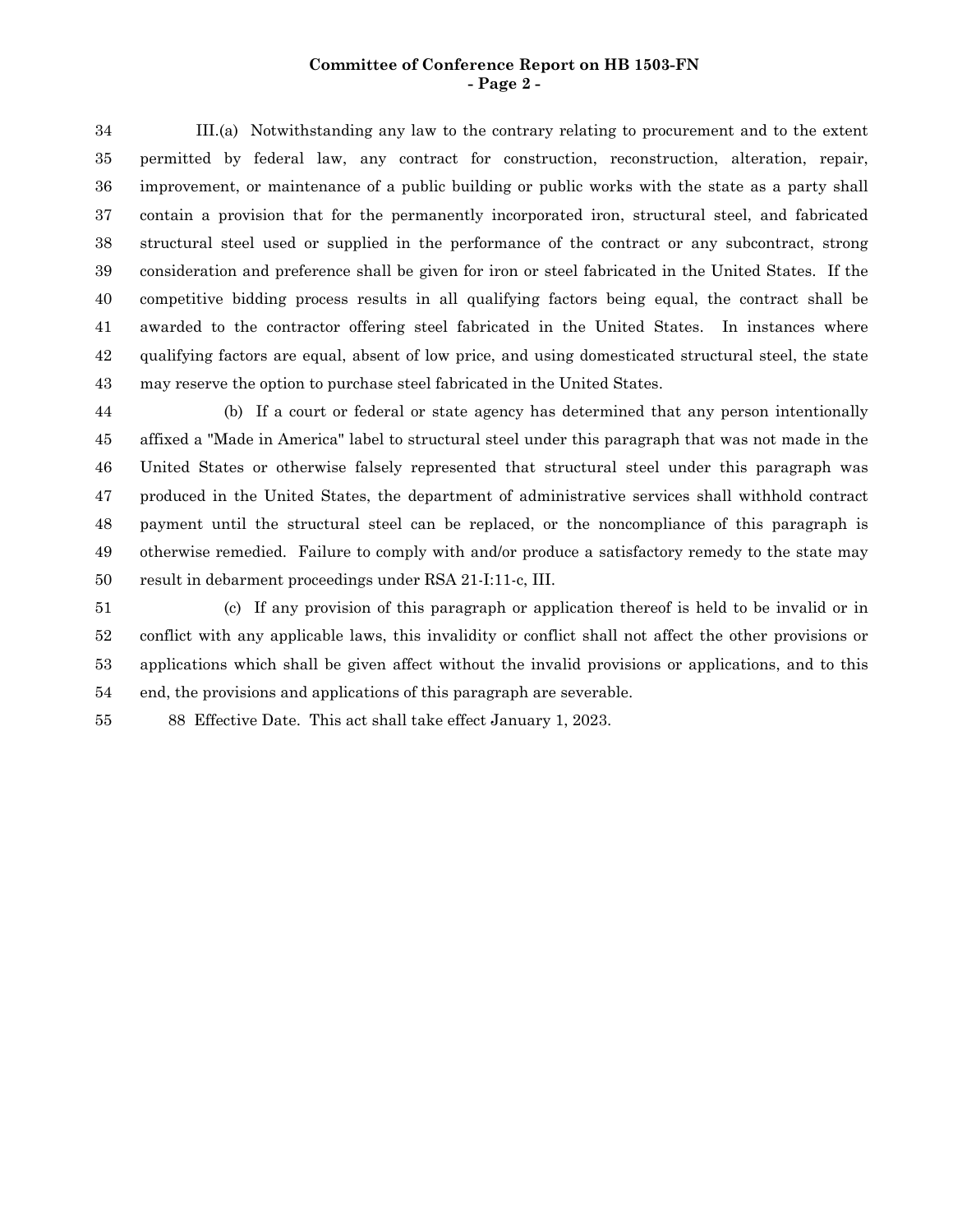## **Committee of Conference Report on HB 1503-FN - Page 3 -**

The signatures below attest to the authenticity of this Report on HB 1503-FN, exempting the developer, seller, or facilitator of the exchange of an open blockchain token from certain securities laws and adopting the Uniform Commercial Code relative to controllable electronic records.

\_\_\_\_\_\_\_\_\_\_\_\_\_\_\_\_\_\_\_\_\_\_\_\_\_\_\_\_\_\_\_\_\_\_\_\_\_\_\_\_\_ \_\_\_\_\_\_\_\_\_\_\_\_\_\_\_\_\_\_\_\_\_\_\_\_\_\_\_\_\_\_\_\_\_\_\_\_\_\_\_

\_\_\_\_\_\_\_\_\_\_\_\_\_\_\_\_\_\_\_\_\_\_\_\_\_\_\_\_\_\_\_\_\_\_\_\_\_\_\_\_\_ \_\_\_\_\_\_\_\_\_\_\_\_\_\_\_\_\_\_\_\_\_\_\_\_\_\_\_\_\_\_\_\_\_\_\_\_\_\_\_

\_\_\_\_\_\_\_\_\_\_\_\_\_\_\_\_\_\_\_\_\_\_\_\_\_\_\_\_\_\_\_\_\_\_\_\_\_\_\_\_\_ \_\_\_\_\_\_\_\_\_\_\_\_\_\_\_\_\_\_\_\_\_\_\_\_\_\_\_\_\_\_\_\_\_\_\_\_\_\_\_

Conferees on the Part of the Senate Conferees on the Part of the House

Sen. French, Dist. 7 Rep. Hunt, Ches. 11

Sen. Carson, Dist. 14 Rep. Potucek, Rock. 6

Sen. Cavanaugh, Dist. 16 Rep. Osborne, Rock. 4

Rep. McAleer, Carr. 7

\_\_\_\_\_\_\_\_\_\_\_\_\_\_\_\_\_\_\_\_\_\_\_\_\_\_\_\_\_\_\_\_\_\_\_\_\_\_\_